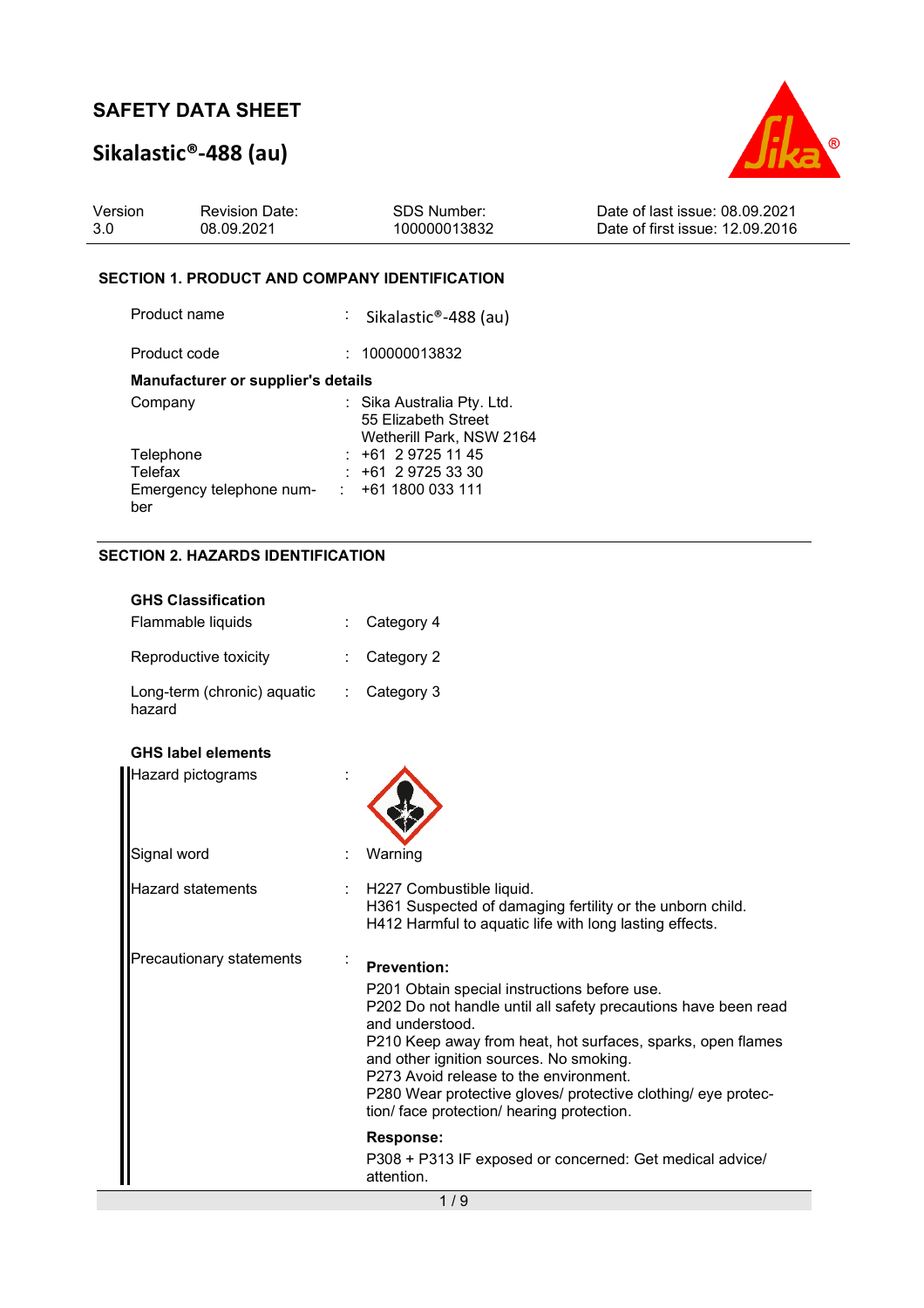# **Sikalastic®-488 (au)**



| Version<br>3.0 | <b>Revision Date:</b><br>08.09.2021                 | <b>SDS Number:</b><br>100000013832                                          | Date of last issue: 08.09.2021<br>Date of first issue: 12.09.2016 |
|----------------|-----------------------------------------------------|-----------------------------------------------------------------------------|-------------------------------------------------------------------|
|                |                                                     | alcohol-resistant foam to extinguish.                                       | P370 + P378 In case of fire: Use dry sand, dry chemical or        |
|                |                                                     | Storage:<br>P403 Store in a well-ventilated place.<br>P405 Store locked up. |                                                                   |
|                |                                                     | Disposal:<br>disposal plant.                                                | P501 Dispose of contents/ container to an approved waste          |
|                | Other hazards which do not result in classification |                                                                             |                                                                   |

None known.

### **SECTION 3. COMPOSITION/INFORMATION ON INGREDIENTS**

### Substance / Mixture : Mixture

### **Components**

| Chemical name                                                                                                                                                                       | CAS-No.     | Concentration (% w/w) |
|-------------------------------------------------------------------------------------------------------------------------------------------------------------------------------------|-------------|-----------------------|
| 1-isopropyl-2,2-dimethyltrimethylene diisobu-                                                                                                                                       | 6846-50-0   | $>= 3 - 10$           |
| tyrate                                                                                                                                                                              |             |                       |
| 2-Propenoic acid, 2-ethylhexyl ester, reaction<br>products with ethylenediamine-ethylenimine<br>polymer, compds. with polyethylene-<br>polypropylene glycol mono-Bu ether phosphate | 398475-96-2 | < 10                  |
| m-tolylidene diisocyanate                                                                                                                                                           | 26471-62-5  |                       |

### **SECTION 4. FIRST AID MEASURES**

| General advice                                                    | : Move out of dangerous area.<br>Consult a physician.<br>Show this safety data sheet to the doctor in attendance.                                                    |
|-------------------------------------------------------------------|----------------------------------------------------------------------------------------------------------------------------------------------------------------------|
| If inhaled                                                        | $\therefore$ Move to fresh air.<br>Consult a physician after significant exposure.                                                                                   |
| In case of skin contact                                           | $\therefore$ Take off contaminated clothing and shoes immediately.<br>Wash off with soap and plenty of water.<br>If symptoms persist, call a physician.              |
| In case of eye contact                                            | : Remove contact lenses.<br>Keep eye wide open while rinsing.<br>If eye irritation persists, consult a specialist.                                                   |
| If swallowed                                                      | : Clean mouth with water and drink afterwards plenty of water.<br>Do not give milk or alcoholic beverages.<br>Never give anything by mouth to an unconscious person. |
| Most important symptoms<br>and effects, both acute and<br>delayed | : No known significant effects or hazards.<br>See Section 11 for more detailed information on health effects<br>and symptoms.                                        |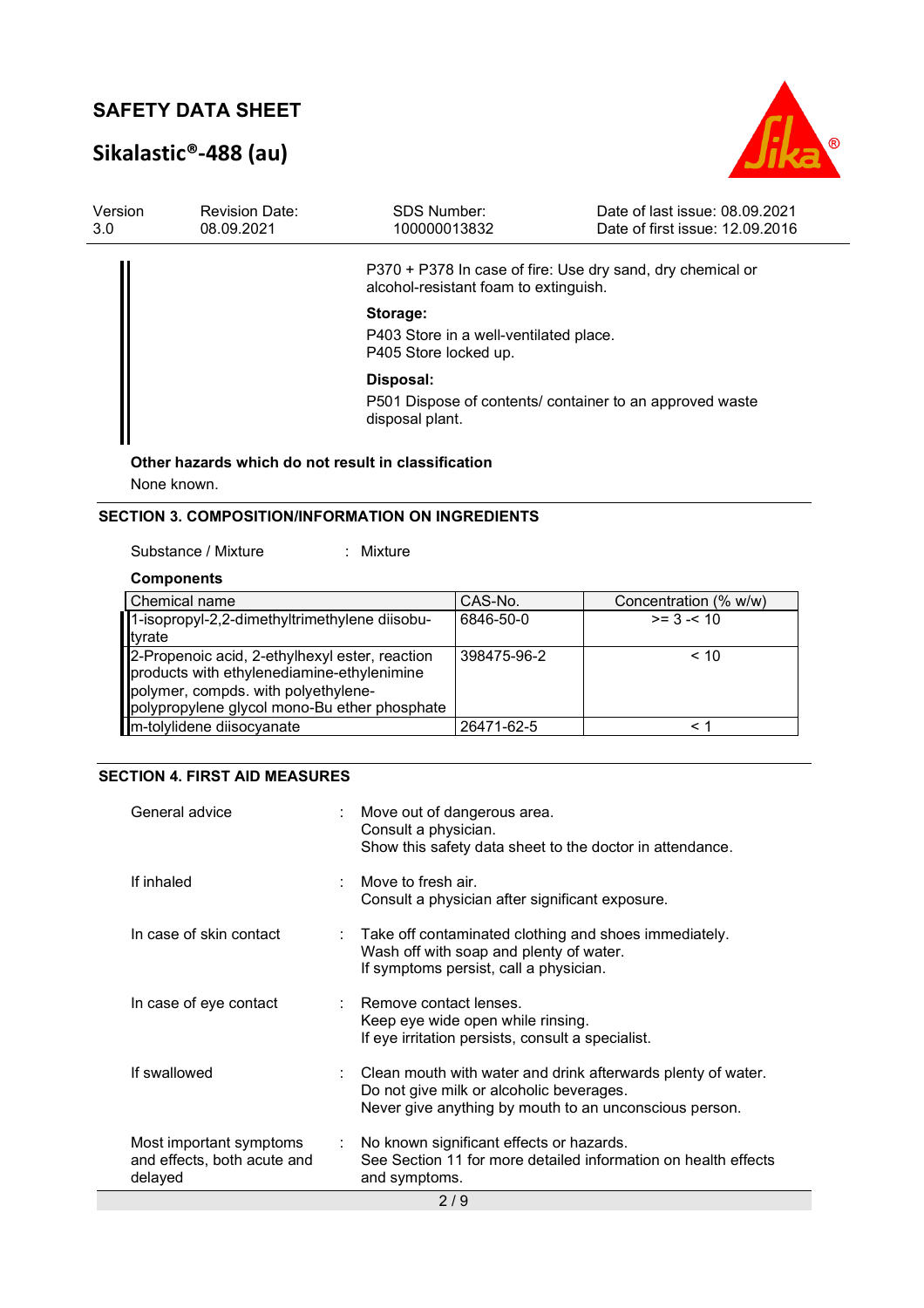# **Sikalastic®-488 (au)**



| Version<br>3.0 | <b>Revision Date:</b><br>08.09.2021                 | <b>SDS Number:</b><br>100000013832                                                            | Date of last issue: 08.09.2021<br>Date of first issue: 12.09.2016 |
|----------------|-----------------------------------------------------|-----------------------------------------------------------------------------------------------|-------------------------------------------------------------------|
|                |                                                     | Suspected of damaging fertility or the unborn child.                                          |                                                                   |
|                | Notes to physician                                  | : Treat symptomatically.                                                                      |                                                                   |
|                | <b>SECTION 5. FIREFIGHTING MEASURES</b>             |                                                                                               |                                                                   |
|                | Suitable extinguishing media : Carbon dioxide (CO2) |                                                                                               |                                                                   |
|                | Unsuitable extinguishing<br>media                   | : Water                                                                                       |                                                                   |
|                | ucts                                                | Hazardous combustion prod- : No hazardous combustion products are known                       |                                                                   |
|                | ods                                                 | Specific extinguishing meth- : Standard procedure for chemical fires.                         |                                                                   |
|                | for firefighters                                    | Special protective equipment : ln the event of fire, wear self-contained breathing apparatus. |                                                                   |

### **SECTION 6. ACCIDENTAL RELEASE MEASURES**

| Personal precautions, protec- :<br>tive equipment and emer-<br>gency procedures | Use personal protective equipment.<br>Deny access to unprotected persons.                                                                                      |
|---------------------------------------------------------------------------------|----------------------------------------------------------------------------------------------------------------------------------------------------------------|
| Environmental precautions                                                       | Do not flush into surface water or sanitary sewer system.<br>If the product contaminates rivers and lakes or drains inform<br>respective authorities.          |
| Methods and materials for<br>containment and cleaning up                        | Soak up with inert absorbent material (e.g. sand, silica gel,<br>acid binder, universal binder, sawdust).<br>Keep in suitable, closed containers for disposal. |

### **SECTION 7. HANDLING AND STORAGE**

| fire and explosion      |    | Advice on protection against : Normal measures for preventive fire protection.                                                                                                                                                                                                 |
|-------------------------|----|--------------------------------------------------------------------------------------------------------------------------------------------------------------------------------------------------------------------------------------------------------------------------------|
| Advice on safe handling | ÷. | Avoid exceeding the given occupational exposure limits (see<br>section 8).<br>For personal protection see section 8.<br>Smoking, eating and drinking should be prohibited in the ap-<br>plication area.<br>Follow standard hygiene measures when handling chemical<br>products |
| Hygiene measures        |    | $\therefore$ Handle in accordance with good industrial hygiene and safety<br>practice.<br>When using do not eat or drink.                                                                                                                                                      |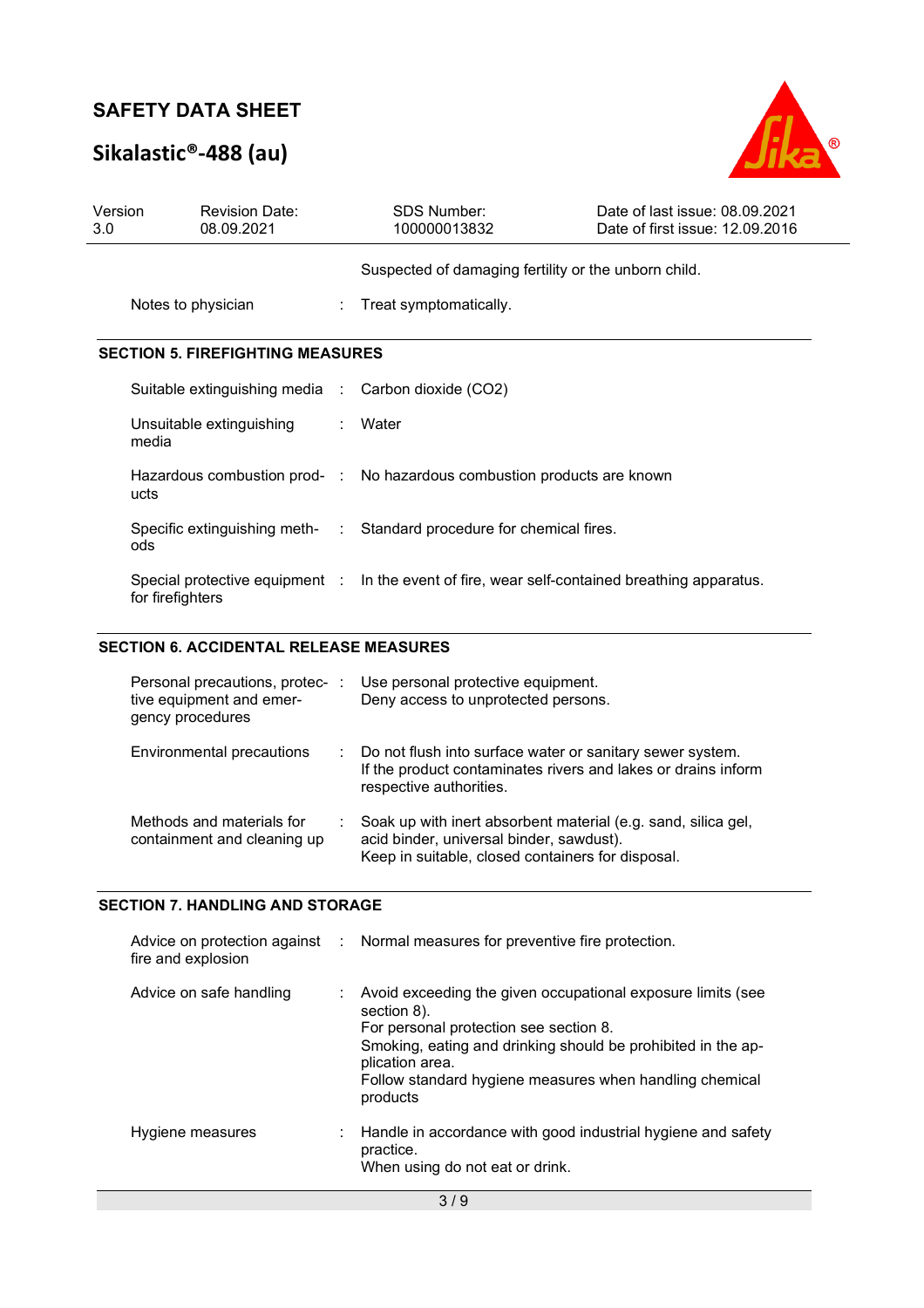# **Sikalastic®-488 (au)**



| Version<br>3.0              | <b>Revision Date:</b><br>08.09.2021 | <b>SDS Number:</b><br>100000013832                                                                                                                                                | Date of last issue: 08.09.2021<br>Date of first issue: 12.09.2016 |
|-----------------------------|-------------------------------------|-----------------------------------------------------------------------------------------------------------------------------------------------------------------------------------|-------------------------------------------------------------------|
|                             |                                     | When using do not smoke.<br>Wash hands before breaks and at the end of workday.                                                                                                   |                                                                   |
| Conditions for safe storage |                                     | Store in original container.<br>Keep in a well-ventilated place.<br>kept upright to prevent leakage.<br>Observe label precautions.<br>Store in accordance with local regulations. | Containers which are opened must be carefully resealed and        |

### **SECTION 8. EXPOSURE CONTROLS/PERSONAL PROTECTION**

### **Components with workplace control parameters**

| Components                | CAS-No.                                                                               | Value type<br>(Form of<br>exposure) | Control parame-<br>ters / Permissible<br>concentration | <b>Basis</b> |  |
|---------------------------|---------------------------------------------------------------------------------------|-------------------------------------|--------------------------------------------------------|--------------|--|
| m-tolylidene diisocyanate | 26471-62-5                                                                            | <b>TWA</b>                          | $0.02 \text{ mg/m}$ 3<br>(NCO)                         | AU OEL       |  |
|                           | Further information: Category 2 (Carc. 2) Suspected human car-<br>cinogen, Sensitiser |                                     |                                                        |              |  |
|                           |                                                                                       | <b>STEL</b>                         | $0.07$ mg/m $3$<br>(NCO)                               | AU OEL       |  |

### **Biological occupational exposure limits**

| Components                          | CAS-No.        | Control<br>parameters                                                                                                                                                                                                                  | Biological<br>specimen | Sampling<br>time | Permissible<br>concentration                                                                                                                                                            | <b>Basis</b>               |
|-------------------------------------|----------------|----------------------------------------------------------------------------------------------------------------------------------------------------------------------------------------------------------------------------------------|------------------------|------------------|-----------------------------------------------------------------------------------------------------------------------------------------------------------------------------------------|----------------------------|
| m-tolylidene diisocya-<br>nate      | 26471-62-<br>5 | toluene<br>diamine                                                                                                                                                                                                                     | Urine                  | End of<br>shift  | 5 µg/g creat-<br>inine                                                                                                                                                                  | <b>ACGIH</b><br><b>BEI</b> |
| Appropriate engineering<br>controls |                | Use adequate ventilation and/or engineering controls to pre-<br>vent exposure to vapours.                                                                                                                                              |                        |                  |                                                                                                                                                                                         |                            |
| Personal protective equipment       |                |                                                                                                                                                                                                                                        |                        |                  |                                                                                                                                                                                         |                            |
| Respiratory protection              |                | In case of inadequate ventilation wear respiratory protection.<br>Respirator selection must be based on known or anticipated<br>exposure levels, the hazards of the product and the safe<br>working limits of the selected respirator. |                        |                  |                                                                                                                                                                                         |                            |
| Hand protection                     |                | essary.<br>Follow AS/NZS 1337.1<br>Recommended: Butyl rubber/nitrile rubber gloves.<br>Contaminated gloves should be removed.                                                                                                          |                        |                  | Chemical-resistant, impervious gloves complying with an<br>approved standard should be worn at all times when handling<br>chemical products if a risk assessment indicates this is nec- |                            |
| Eye protection                      |                | Safety glasses                                                                                                                                                                                                                         |                        |                  |                                                                                                                                                                                         |                            |
| Skin and body protection            |                | clothing, long trousers)<br>Follow AS 2210:3<br>Protective clothing needs to be made of cotton.<br>110                                                                                                                                 |                        |                  | Protective clothing (e.g. safety shoes, long-sleeved working                                                                                                                            |                            |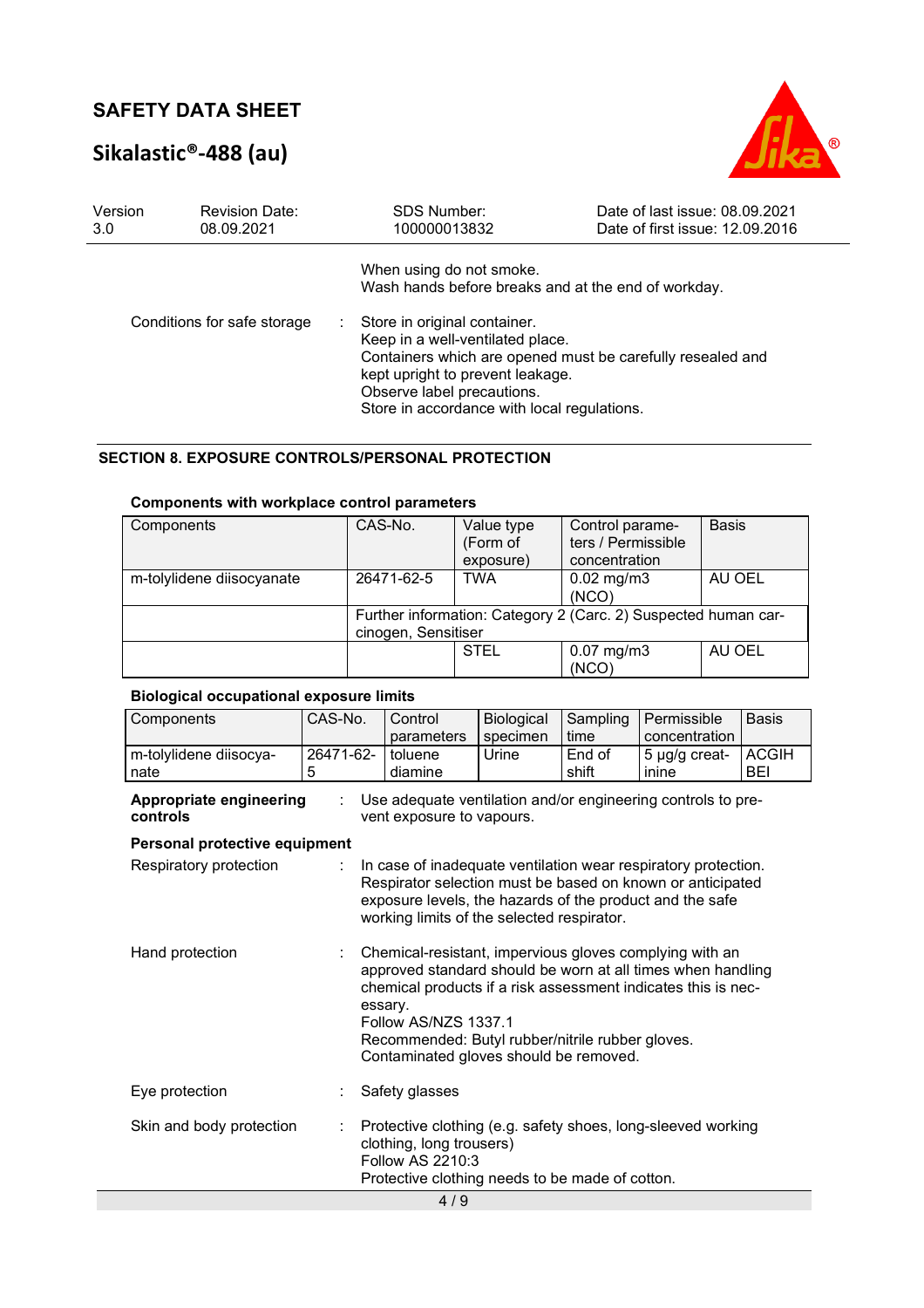# **Sikalastic®-488 (au)**



| Version | <b>Revision Date:</b> | SDS Number:  | Date of last issue: 08.09.2021  |
|---------|-----------------------|--------------|---------------------------------|
| 3.0     | 08.09.2021            | 100000013832 | Date of first issue: 12.09.2016 |

### **SECTION 9. PHYSICAL AND CHEMICAL PROPERTIES**

| Appearance                                                              | ÷.                        | liquid                                            |
|-------------------------------------------------------------------------|---------------------------|---------------------------------------------------|
| Colour                                                                  |                           | grey                                              |
| Odour                                                                   |                           | No data available                                 |
| Odour Threshold                                                         | t.                        | No data available                                 |
| рH                                                                      | Î.                        | Not applicable                                    |
| Melting point/range / Freezing :<br>point                               |                           | No data available                                 |
| Boiling point/boiling range                                             | $\mathbb{R}^{\mathbb{Z}}$ | No data available                                 |
| Flash point                                                             | ÷.                        | > 61 °C (> 142 °F)<br>(Method: closed cup)        |
| Evaporation rate                                                        | ÷.                        | No data available                                 |
| Flammability (solid, gas)                                               |                           | : No data available                               |
| Upper explosion limit / Upper : No data available<br>flammability limit |                           |                                                   |
| Lower explosion limit / Lower : No data available<br>flammability limit |                           |                                                   |
| Vapour pressure                                                         | $\mathbb{R}^{\mathbb{Z}}$ | $0.01$ hPa                                        |
| Relative vapour density                                                 | t.                        | No data available                                 |
| Density                                                                 |                           | ca. 1.3 g/cm3 (20 $^{\circ}$ C (68 $^{\circ}$ F)) |
| Solubility(ies)<br>Water solubility                                     | ÷.                        | No data available                                 |
| Solubility in other solvents : No data available                        |                           |                                                   |
| Partition coefficient: n-<br>octanol/water                              |                           | No data available                                 |
| Auto-ignition temperature                                               |                           | No data available                                 |
| Decomposition temperature                                               | ÷                         | No data available                                 |
| Viscosity<br>Viscosity, dynamic                                         | t.                        | No data available                                 |
| Viscosity, kinematic                                                    | ÷                         | No data available                                 |
|                                                                         |                           |                                                   |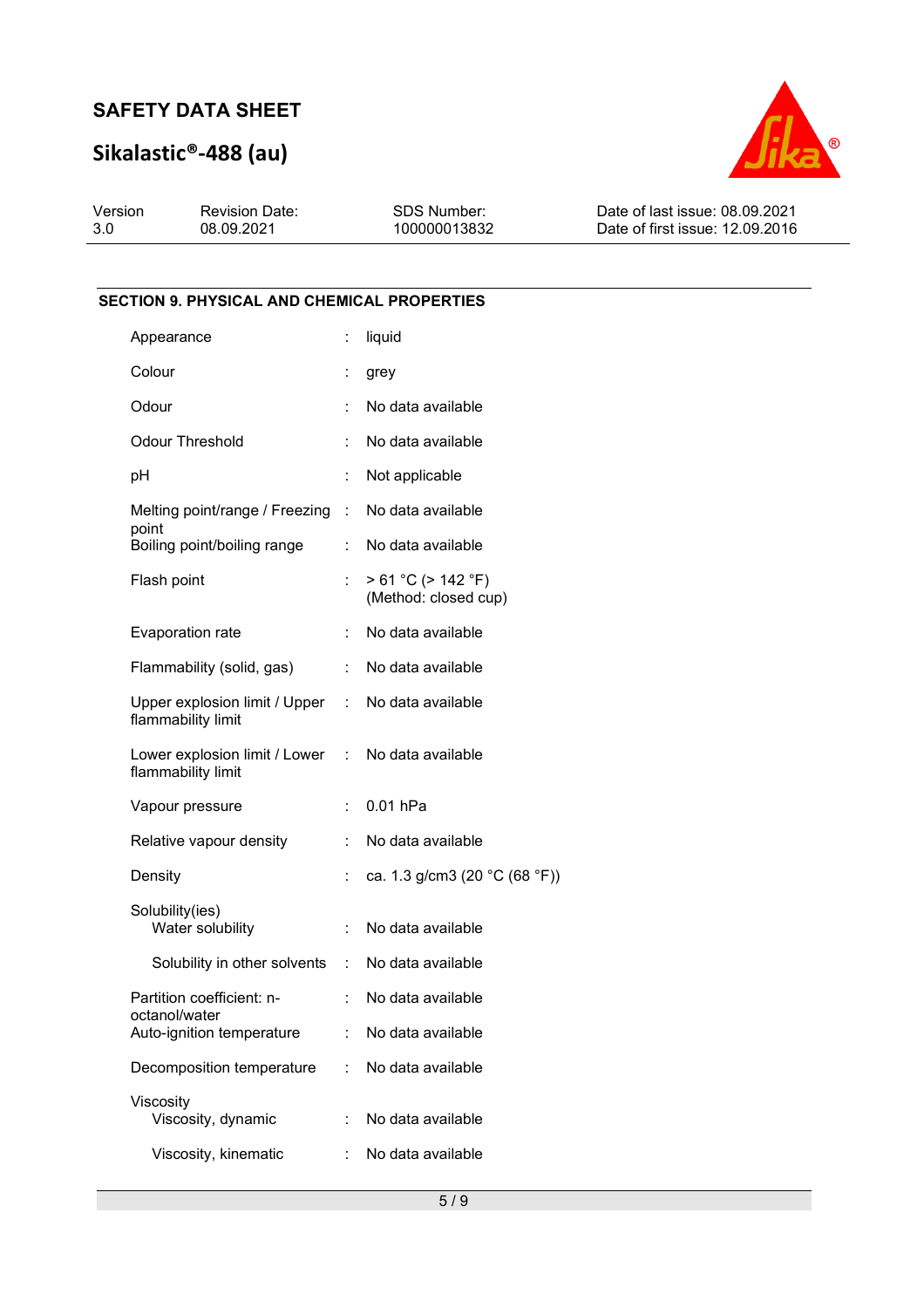# **Sikalastic®-488 (au)**



| Version<br>3.0             |  | <b>Revision Date:</b><br>08.09.2021                                                                                                              | SDS Number:<br>100000013832 | Date of last issue: 08.09.2021<br>Date of first issue: 12.09.2016 |
|----------------------------|--|--------------------------------------------------------------------------------------------------------------------------------------------------|-----------------------------|-------------------------------------------------------------------|
|                            |  | Explosive properties                                                                                                                             | No data available           |                                                                   |
| Oxidizing properties       |  | No data available                                                                                                                                |                             |                                                                   |
| Volatile organic compounds |  | $\therefore$ Directive 2010/75/EU of 24 November 2010 on industrial<br>emissions (integrated pollution prevention and control)<br>Not applicable |                             |                                                                   |
|                            |  | <b>SECTION 10. STABILITY AND REACTIVITY</b>                                                                                                      |                             |                                                                   |

| Reactivity             | ÷. | No dangerous reaction known under conditions of normal use.            |
|------------------------|----|------------------------------------------------------------------------|
| Chemical stability     |    | : The product is chemically stable.                                    |
| tions                  |    | Possibility of hazardous reac- : No hazards to be specially mentioned. |
| Conditions to avoid    | ÷. | No data available                                                      |
| Incompatible materials |    | see section 7.                                                         |

### **SECTION 11. TOXICOLOGICAL INFORMATION**

### **Acute toxicity**

Not classified based on available information.

| <b>Components:</b><br>1-isopropyl-2,2-dimethyltrimethylene diisobutyrate:<br>Acute oral toxicity | : LD50 Oral (Rat): $> 3,200$ mg/kg                                        |
|--------------------------------------------------------------------------------------------------|---------------------------------------------------------------------------|
| Acute dermal toxicity                                                                            | : LD50 Dermal (Rat): $>$ 5,000 mg/kg                                      |
| m-tolylidene diisocyanate:<br>Acute inhalation toxicity                                          | : LC50 (Rat): 0.107 mg/l<br>Exposure time: 4 h<br>Test atmosphere: vapour |

### **Skin corrosion/irritation**

Not classified based on available information.

### **Serious eye damage/eye irritation**

Not classified based on available information.

### **Respiratory or skin sensitisation**

### **Skin sensitisation**

Not classified based on available information.

### **Respiratory sensitisation**

Not classified based on available information.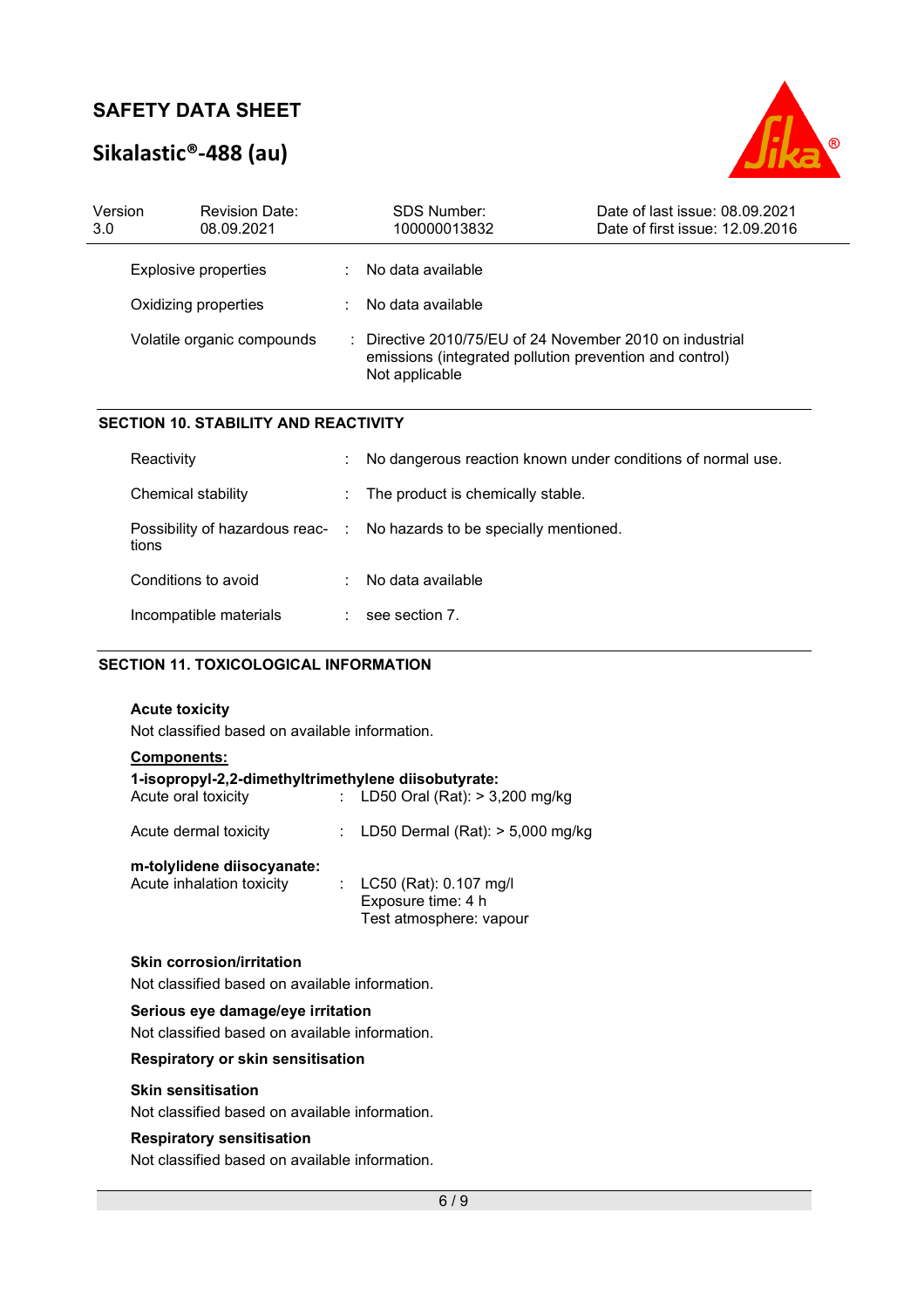# **Sikalastic®-488 (au)**



| Version | <b>Revision Date:</b> | SDS Number:  | Date of last issue: 08.09.2021  |
|---------|-----------------------|--------------|---------------------------------|
| -3.0    | 08.09.2021            | 100000013832 | Date of first issue: 12.09.2016 |
|         |                       |              |                                 |

### **Chronic toxicity**

### **Germ cell mutagenicity**

Not classified based on available information.

### **Carcinogenicity**

Not classified based on available information.

### **Reproductive toxicity**

Suspected of damaging fertility or the unborn child.

#### **STOT - single exposure**

Not classified based on available information.

#### **STOT - repeated exposure**

Not classified based on available information.

### **Aspiration toxicity**

Not classified based on available information.

### **SECTION 12. ECOLOGICAL INFORMATION**

### **Ecotoxicity**

### **Components:**

2-Propenoic acid, 2-ethylhexyl ester, reaction products with ethylenediamine-ethylenimine polymer, compds. with polyethylene-polypropylene glycol mono-Bu ether phosphate**:** 

: LC50 (Oncorhynchus mykiss (rainbow trout)): 8 mg/l Exposure time: 96 h Method: OECD Test Guideline 203

### **Persistence and degradability**

No data available

### **Bioaccumulative potential**

No data available

### **Mobility in soil**

No data available

### **Other adverse effects**

### **Product:**

| Additional ecological infor- | Harmful to aquatic life with long lasting effects. |
|------------------------------|----------------------------------------------------|
| mation                       |                                                    |

### **SECTION 13. DISPOSAL CONSIDERATIONS**

| <b>Disposal methods</b> |                                                                                                                                                                            |
|-------------------------|----------------------------------------------------------------------------------------------------------------------------------------------------------------------------|
| Waste from residues     | : The product should not be allowed to enter drains, water<br>courses or the soil.<br>Do not contaminate ponds, waterways or ditches with chemi-<br>cal or used container. |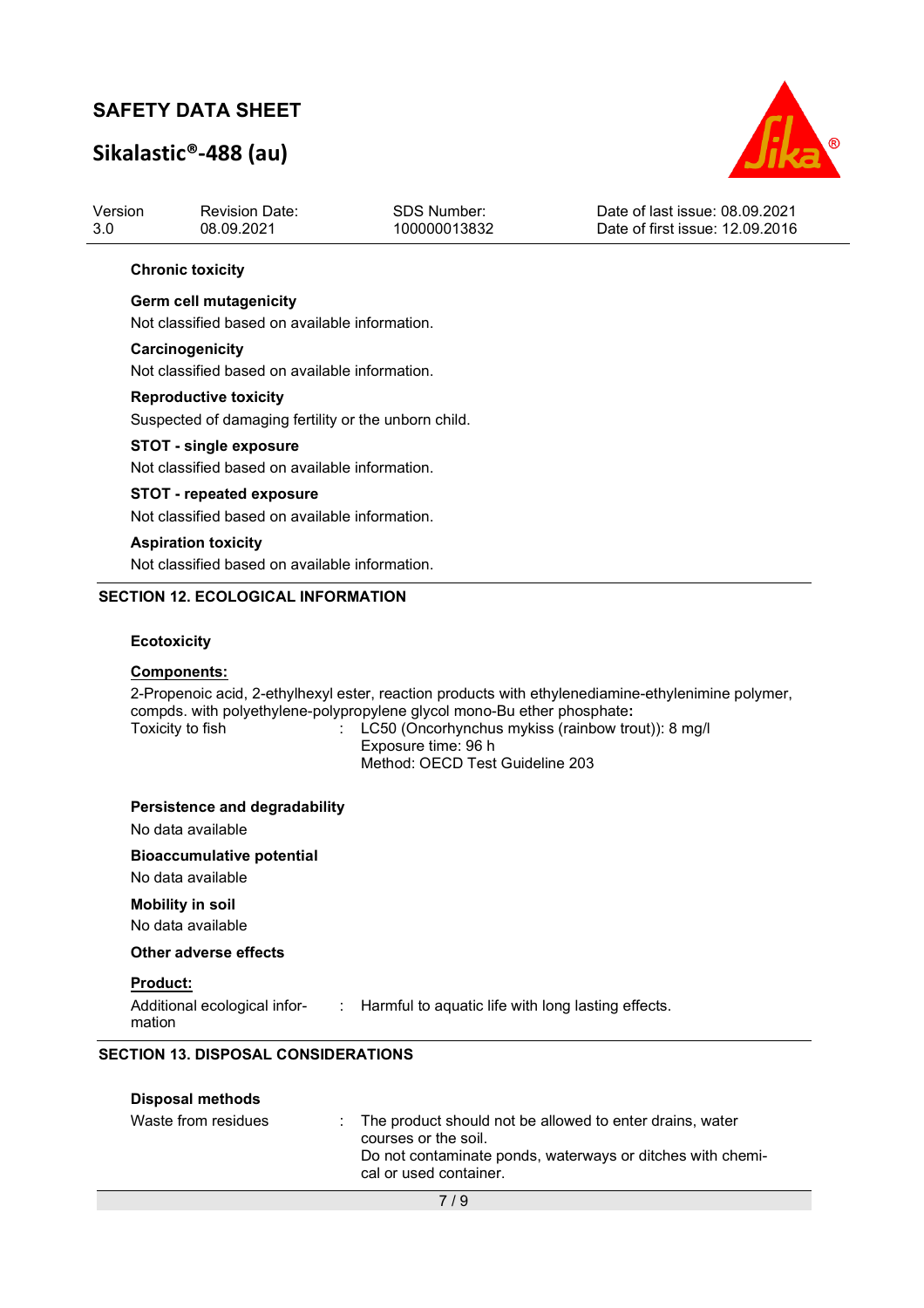# **Sikalastic®-488 (au)**



| Version<br>3.0         | <b>Revision Date:</b><br>08.09.2021 | <b>SDS Number:</b><br>100000013832                                                            | Date of last issue: 08.09.2021<br>Date of first issue: 12.09.2016 |
|------------------------|-------------------------------------|-----------------------------------------------------------------------------------------------|-------------------------------------------------------------------|
|                        |                                     | Send to a licensed waste management company.                                                  |                                                                   |
| Contaminated packaging |                                     | Empty remaining contents.<br>Dispose of as unused product.<br>Do not re-use empty containers. | Do not burn, or use a cutting torch on, the empty drum.           |

If potential for exposure exists refer to Section 8 for specific personal protective equipment.

### **SECTION 14. TRANSPORT INFORMATION**

### **International Regulations**

**UNRTDG**

Not regulated as a dangerous good

**IATA-DGR** Not regulated as a dangerous good

**IMDG-Code** Not regulated as a dangerous good

**Transport in bulk according to Annex II of MARPOL 73/78 and the IBC Code** 

Not applicable for product as supplied.

**National Regulations** 

**ADG** Not regulated as a dangerous good

### **SECTION 15. REGULATORY INFORMATION**

### **Safety, health and environmental regulations/legislation specific for the substance or mixture**

Standard for the Uniform Scheduling of Medicines and Poisons : No poison schedule number allocated International Chemical Weapons Convention (CWC) Schedules of Toxic Chemicals and Precursors : Not applicable Prohibition/Licensing Requirements : There is no applicable prohibition, authorisation and restricted use requirements, including for carcinogens referred to in Schedule 10 of the model WHS Act and Regulations.

### **The components of this product are reported in the following inventories:**

AIIC **interest and inventory**, or in compliance with the inventory

### **SECTION 16. OTHER INFORMATION**